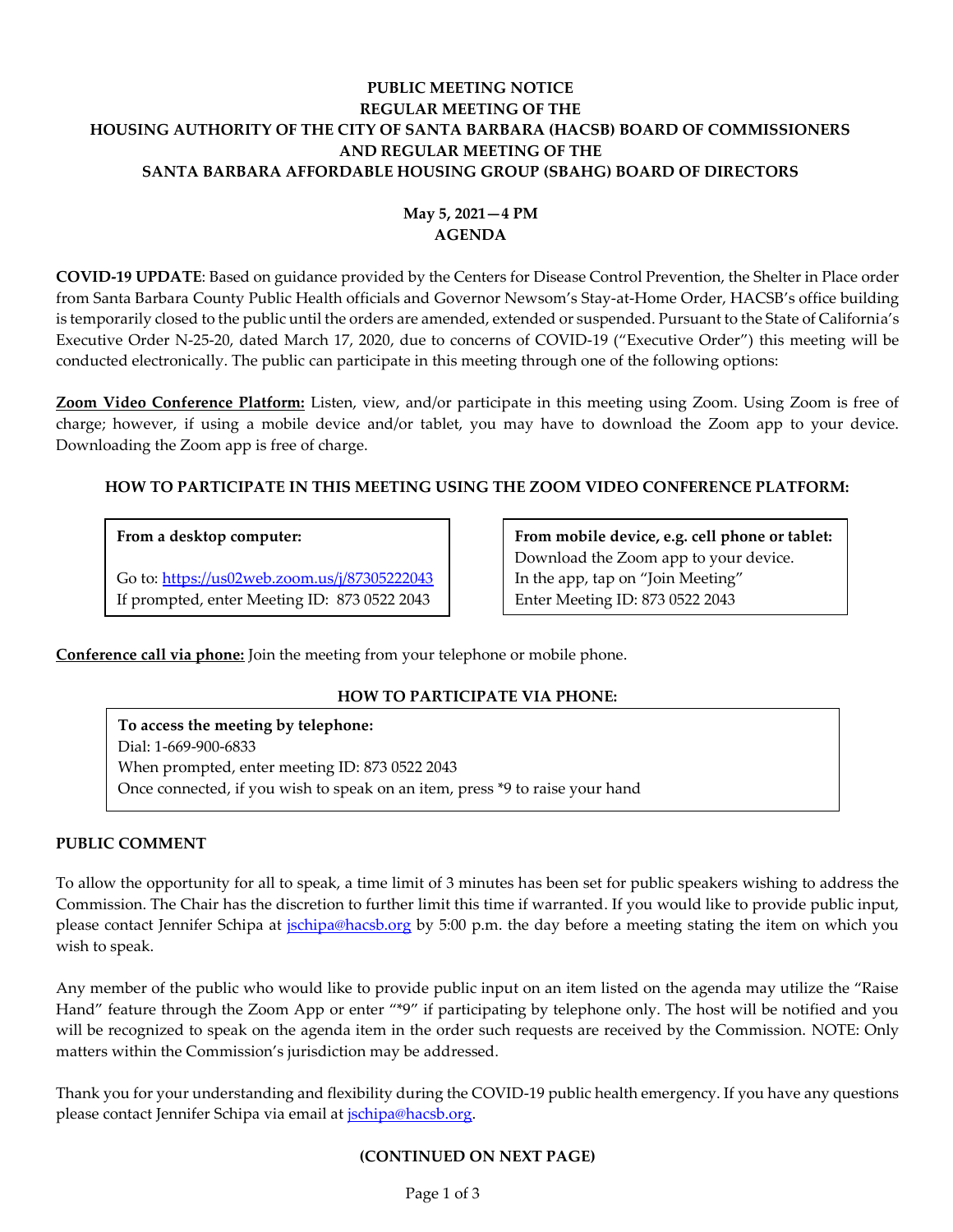| ı. | <b>Roll Call</b> |             |  |
|----|------------------|-------------|--|
|    | Faulstich        | Rowell      |  |
|    | Fenger           | Wheatley    |  |
|    | Green            | <b>Boss</b> |  |
|    | Pratt            |             |  |

**II. Public Comment** – Any member of the public may address the Housing Authority Commission and SBAHG Directors for up to three minutes on any subject within the jurisdiction of the Housing Authority and/or SBAHG that is not scheduled for a public discussion before them. The total time for this item is ten minutes.

### **III. Consideration of Minutes**

To be taken under Consent Calendar below.

## **IV. Bills and Communications**

**V. Consent Calendar** – *The following Consent Calendar items will not usually require discussion by the Commission. Items on the Consent Calendar may be approved by a single motion. Any Consent Calendar item is open for discussion and a separate vote by the Commission upon request of any Commissioner. Should a member of the public wish to comment on an item on the Consent Calendar below, please come forward to speak at the time the Commission considers the Consent Calendar.*

## **1. Subject: Consideration of Minutes**

[Recommendation: That the HACSB Commission and SBAHG Board approve the Minutes of their](https://hacsb.org/download/meetings_2021/items/may/Item-V.1_Minutes-04-07-2021.pdf) April 7, 2021 Regular Meeting.

## **2. Subject: Expenditures February 2021**

[Recommendation: That the Commission approve costs incurred and payments made for the month of February](https://hacsb.org/download/meetings_2021/items/may/Item-V.2_February-2021-Expenditures.pdf) 2021.

### **VI. Report of Executive Director**

### **1. Subject: 5-Year Plan Update**

[Recommendation: That the Commission receive a presentation on](https://hacsb.org/download/meetings_2021/items/may/Item-VI.1_5-Year-Action-Plan-Update.pdf) the Authority's 5-Year Action Plan.

# **2. [Subject: Review of Section 8 Management Assessment Program \(SEMAP\) Self Certification for Fiscal Year](https://hacsb.org/download/meetings_2021/items/may/Item-VI.2_SEMAP-Review-FYE-03-31-21.pdf) Ended 3-31-2021**

Recommendation: That the Commission review the Authority's Section 8 Management Assessment Program form HUD-52648 for Fiscal Year Ended 3-31-2021.

# **3. Subject: Contract Award to GN Roofing for Roof Replacements at 3931-3937 Via Diego**

[Recommendation: That the Board of Directors: \(1\) approve and authorize the Executive Director to award and](https://hacsb.org/download/meetings_2021/items/may/Item-VI.3_Via-Diego-Roof-Replacement.pdf) execute a contract with GN Roofing in the amount of \$330,000 for roof replacements at 3931-3937 Via Diego; (2) authorize the Executive Director, or his designee, to approve up to \$66,000 (20% of base contract amount) in additional expenses to cover any cost increases resulting from change orders for work not anticipated or covered by the contract; and (3) note that \$355,000 toward the cost of this project has been awarded via a Community Development Block Grant (CDBG) from the City of Santa Barbara; to the extent the total amount exceeds this grant, the cost of the project will be covered by Santa Barbara Affordable Housing Group reserves.

## **4. [Subject: Ratification of Water Damage Remediation and Construction Work Authorization for Casa De las](https://hacsb.org/download/meetings_2021/items/may/Item-VI.4_Casa-De-Las-Fuentes-Water-Remediation.pdf) Fuentes, 922 Castillo Street**

Recommendation: That the Commission: (1) ratify the work authorization to QwikResponse Restoration and Construction in the amount of \$57,348.64 for initial water damage emergency services and the subsequent restoration/reconstruction required at Casa De Las Fuentes, 922 Castillo Street; and (2) authorize the use of Non-HUD account reserves to the extent that insurance does not cover the cost of the project.